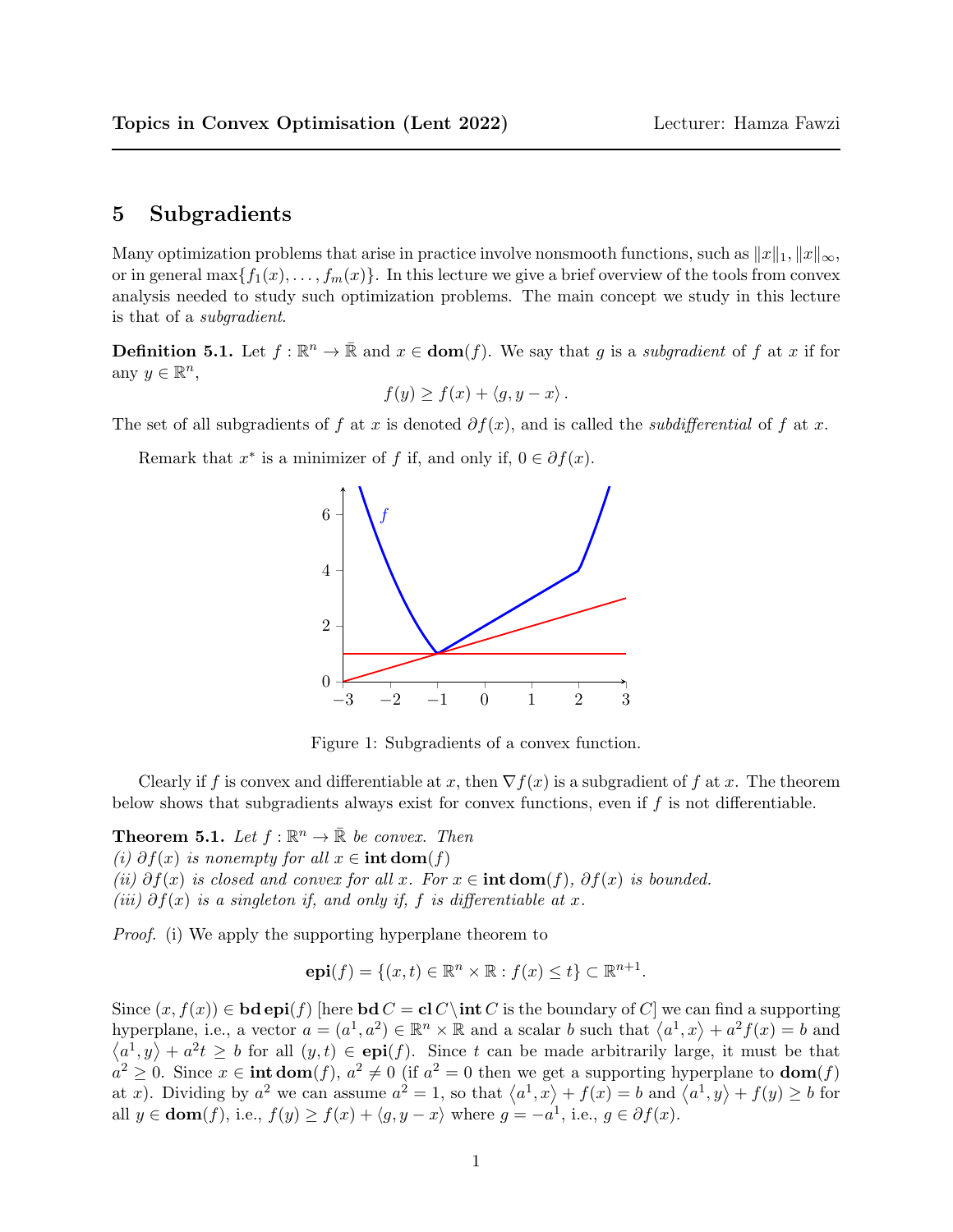<span id="page-1-3"></span>(ii)  $\partial f(x) = \{g \in \mathbb{R}^n : f(y) \ge f(x) + \langle g, y - x \rangle\}$  is an intersection of closed halfspaces and so is closed and convex. If  $x \in \text{int dom}(f)$ , then for some  $\epsilon > 0$ ,  $B(x, \epsilon) \subset \text{dom}(f)$ . If  $g \in \partial f(x)$ , then by letting  $h = \epsilon g / ||g||_2$  we have  $f(x + h) \ge f(x) + \langle g, h \rangle = f(x) + \epsilon ||g||_2$  which implies that  $||g||_2 \leq \frac{1}{\epsilon} \max_{y \in B(x,\epsilon)} (f(y) - f(x)) < \infty.$ 

(iii) If f is differentiable at x, then we know from the results seen in Lecture 2 that  $\nabla f(x) \in$  $\partial f(x)$ . Also if  $g \in \partial f(x)$  then for any direction h we have

$$
f(x) + t \langle \nabla f(x), h \rangle + o(t) = f(x + th) \ge f(x) + t \langle g, h \rangle.
$$

Simplifying, this yields  $\langle \nabla f(x) - g, h \rangle \ge 0$ . This has to hold for all h, and so necessarily  $g = \nabla f(x)$ . We have thus shown that if f is differentiable at x, then  $\partial f(x) = \{ \nabla f(x) \}.$ 

We omit the proof of the converse here (see Exercise sheet 2).

## 5.1 Subgradient calculus

If  $f: \mathbb{R}^n \to \mathbb{R}$  is a differentiable function, and  $h(x) = f(Ax)$  where  $A \in \mathbb{R}^{n \times m}$ , then it is immediate to verify that  $\nabla h(x) = A^* \nabla f(Ax)$ , where  $A^*$  is the adjoint (transpose) of A. Also if  $f_1, f_2$  are two differentiable functions, then  $\nabla (f_1 + f_2)(x) = \nabla f_1(x) + \nabla f_2(x)$ . These relations also hold in general for the subgradient of convex functions; however the proof is not immediate and relies on duality theory.

**Theorem 5.2.** Let  $f : \mathbb{R}^n \to \bar{\mathbb{R}}$  be a convex function.

(i) If  $h(x) = f(Ax)$ , where  $A \in \mathbb{R}^{n \times m}$ , such that  $\text{im}(A) \cap \text{int dom}(f) \neq \emptyset$ , then  $\partial h(x) =$  $A^*\partial f(Ax)$  for all x.

(ii) If  $f_1, f_2$  $f_1, f_2$  are two convex functions, such that int dom  $f_1 \cap \text{int dom } f_2 \neq \emptyset$ , then  $\partial(f_1 + f_2)$  $f_2(x) = \partial f_1(x) + \partial f_2(x)$  for all x, where the right-hand side is the Minkowski sum of sets  $A + B =$  ${a + b : a \in A, b \in B}.$ 

(iii) Let  $(f_\alpha)_{\alpha\in A}$  be a finite collection of convex functions, and let  $f(x) = \max_{\alpha\in A} f_\alpha(x)$ . Then for any  $x \in \text{int dom } f$ ,

<span id="page-1-2"></span>
$$
\partial f(x) = \mathbf{conv} \cup_{\alpha \in \mathcal{A}(x)} \partial f_{\alpha}(x). \tag{1}
$$

 $\Box$ 

where  $\mathcal{A}(x) = \{ \alpha \in \mathcal{A} : f_{\alpha}(x) = f(x) \}$ , and where conv denotes the convex hull. More generally, [\(1\)](#page-1-2) holds if A is a compact set, and  $f_{\alpha}(x)$  depends continuously on  $\alpha$ .

*Proof.* (i) The inclusion  $\supset$  is easy to verify: If  $g \in \partial f(Ax)$ , then for any y we have

$$
h(y) = f(Ay) \ge f(Ax) + \langle g, Ay - Ax \rangle = f(Ax) + \langle A^*g, y - x \rangle = h(x) + \langle A^*g, y - x \rangle
$$

which shows that  $A^*g \in \partial h(x)$ . The reverse inclusion  $\subseteq$  is omitted here (see Exercise sheet 2 for a special case, and see [\[Roc15,](#page-2-0) Theorem 23.9] for the general case).

(ii) Let  $F: \mathbb{R}^{2n} \to \bar{\mathbb{R}}$  defined by  $F(x_1, x_2) = f_1(x_1) + f_2(x_2)$ . It easy to check that  $\partial F(x_1, x_2) =$  $\partial f_1(x_1) \times \partial f_2(x_2)$ . Let  $A : \mathbb{R}^n \to \mathbb{R}^{2n}$  be the linear map  $Ax = (x, x)$  whose adjoint is  $A^*(x_1, x_2) =$  $x_1 + x_2$ . Then  $f(x) = F(x, x) = F(Ax)$  and so, by (i),  $\partial f(x) = A^* \partial F(Ax) = \partial f_1(x) + \partial f_2(x)$ .

(iii) The inclusion  $\supset$  is easy to check. We omit the proof of the reverse inclusion. (See [\[HUL13,](#page-2-1) VI.4.4, p.266], see also Exercise sheet 2 for a special case).  $\Box$ 

<span id="page-1-0"></span>For more on subgradients, and subdifferentials, see [\[SB18\]](#page-2-2).

<sup>&</sup>lt;sup>1</sup>If f is polyhedral (i.e.,  $epi(f)$  is a convex set defined using a finite number of linear inequalities), this assumption can be relaxed to  $\text{im}(A) \cap \text{dom}(f) \neq \emptyset$ .

<span id="page-1-1"></span><sup>&</sup>lt;sup>2</sup>If  $f_1$  is polyhedral (i.e.,  $epi(f_1)$  is a convex set defined using a finite number of linear inequalities), this assumption can be relaxed to **dom**  $f_1 \cap \text{int dom } f_2 \neq \emptyset$ . If  $f_2$  is also polyhedral, then we just need **dom**  $f_1 \cap \text{dom } f_2 \neq \emptyset$ .